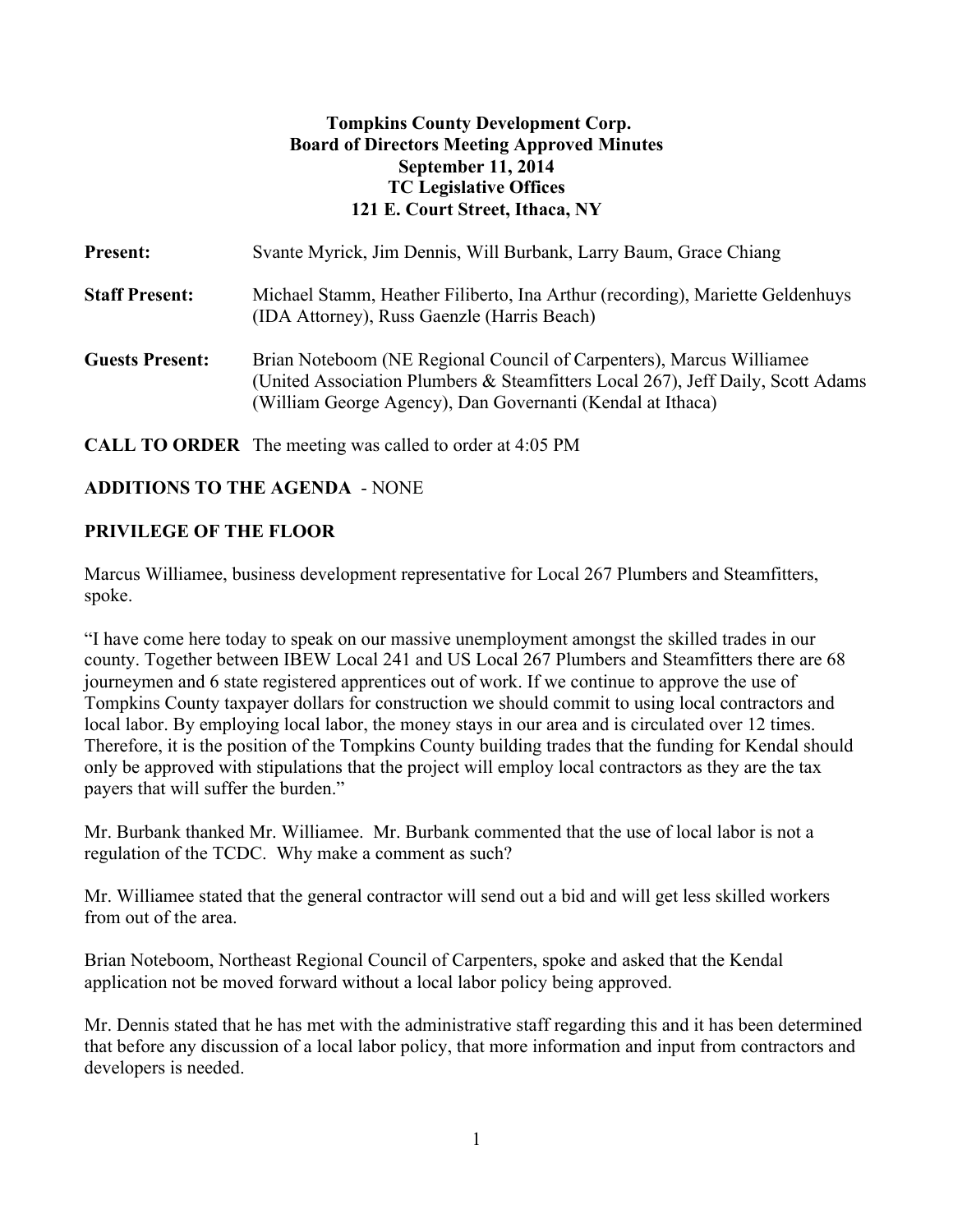Mr. Stamm echoed Mr. Dennis' comments on the information that needs to be gathered for a full discussion on a local labor policy.

## **BUSINESS**

## Kendal at Ithaca Bond Application

Grace Chiang recused herself from this discussion, as her architecture firm is involved with the applicant and this project.

Mr. Stamm introduced the project application from Kendal at Ithaca. He stated that there is no property tax abatement associated with this application. This is an application to access the tax-exempt bond market for financing for the project. New money will be to build an expansion and there will be some refinancing of older debt.

Dan Governanti, Executive Director of Kendal, addressed the board.

Mr. Governanti handed out information on Kendal and also on the design of the expansion. Currently the facility has 220 units made up of cottages and apartments. There is also a 35 bed skilled nursing facility and a 35 bed assisted living facility.

The expansion will add a two-story apartment building with 24 units. The skilled nursing facility will go from 35 beds to 48 beds in three neighborhoods. The project is also changing the entrance, expanding the parking, as well as updating the café and wellness rooms. They will also try to attain gold LEEDs certification.

LeCesse Construction is the construction management company. Mr. Governanti mentioned that the company has been instructed to us as much local labor as possible. The local contractors being used for the parking lot work was reviewed.

Mr. Stamm stated that the next step would be to move the application to a public hearing. The application would then go to the Tompkins County Economic Development Committee and then to the Tompkins County Legislature before returning to the TCDC for final approval. Mr. Stamm reminded all that the TCDC serves as a conduit to the tax-exempt bond market. There is no financial implication to the County with these bonds. Nor is there a PILOT or sales tax exemption involved with this application.

Mr. Burbank asked about living wages for all the employees as Kendal.

Mr. Governanti stated that Kendal is committed to good wages for all their workers. The lowest paid worker is only .15 below the current AFCU living wage calculation. Kendal relies on their own way of developing good wages. They cannot rely on another entity (AFCU) to do this.

Mr. Burbank asked if there were any plans to accommodate lower income retirees who might want to live at Kendal but cannot afford the fees.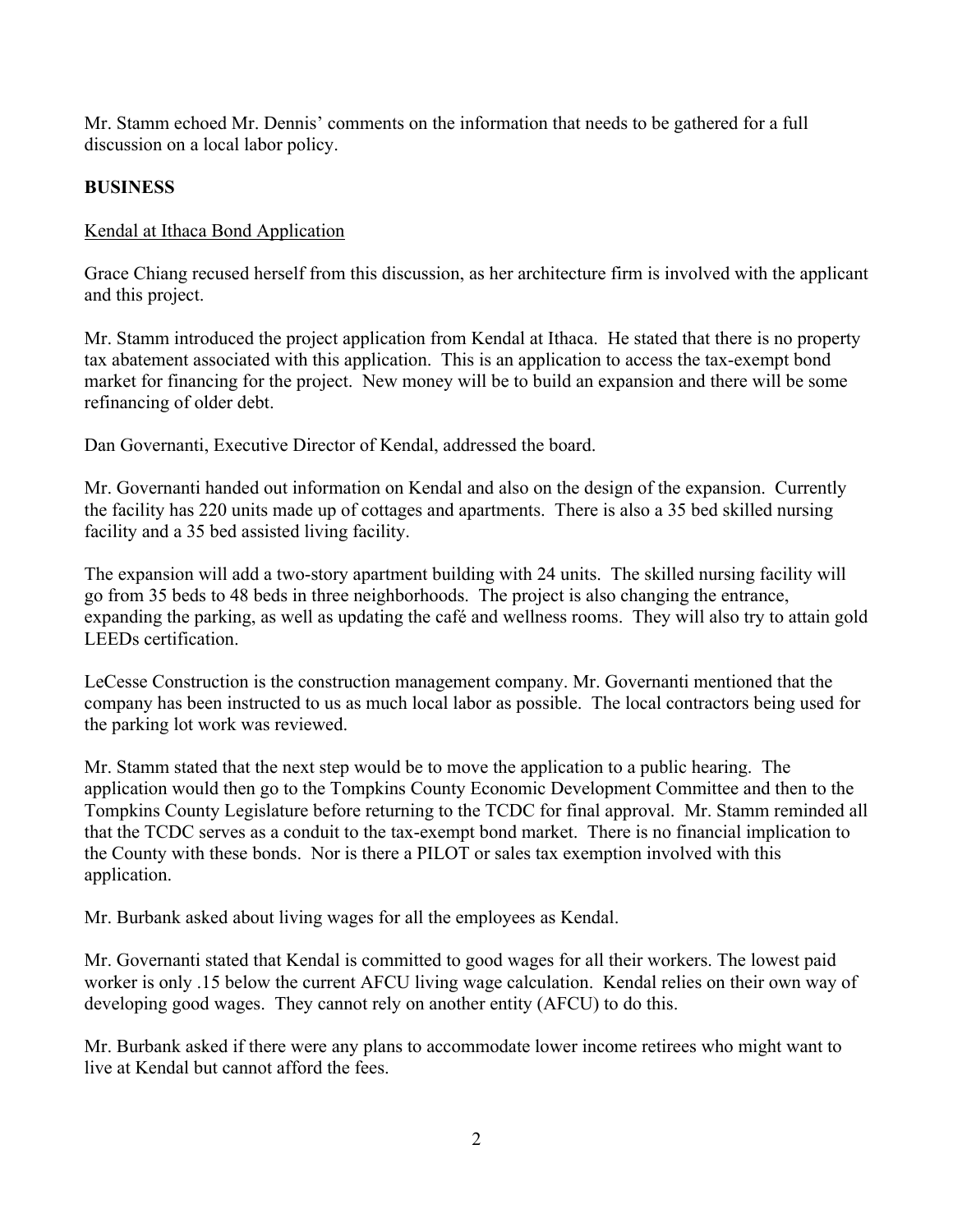Mr. Governanti stated that Kendal is in the private care market. 95% of its revenue comes from residents who have a life care contract with Kendal. Once the contract is signed, Kendal will continue care of that person even if they cannot pay the fees due to no fault of their own.

Mr. Baum asked about the benefits package that is offered to full time workers (30 hours/week). Has this been calculated into the wages on the application?

Mr. Governanti stated that the benefits had not been calculated into the wages and if they were, it would bring all full time workers wages above the living wage calculated by AFCU. Workers also have access to free meals, the use of the fitness equipment, as well as a generous benefit and retirement package.

## **Larry Baum moved to send the Kendal at Ithaca Bond Application to a public hearing. Svante Myrick seconded the motion. The motion passed (4 ayes, 1 abstain)**

## William George Agency Bond Application

Mr. Stamm introduced the project. This is an application from the William George Agency for entrance to the tax-exempt bond market. Again there is no risk to the County and no PILOT agreement nor sales tax exemption.

Jeff Dailey, Executive Director of the William George Agency, addressed the board.

Mr. Dailey stated that in 2000 the WGA came to the TCIDA for bonds for an expansion to the school dormitories. Today the WGA needs to renovate and expand the dining facility for the school. The current facility was built in 1970 and is in need of upgrades. They try to give the best food and dining experience to the children they serve.

Mr. Burbank asked about a living wage, noting that the box committing to a living wage was not checked on the application.

Mr. Dailey stated that 82% of their workers are paid above the AFCU living wage. It is a challenge as the State sets the rates for the school. All the union workers have a collective bargain.

Mr. Burbank asked about the use of local labor for the construction. Mr. Dailey stated that would be determined by the construction manager.

Mr. Dennis commented on the County's own struggle with a livable wage.

Mr. Dailey commented that they have a good benefits package – it is very affordable. Also the retirement match is very generous. Staff also has liberal time off and vacation.

# **Will Burbank moved to send the William George Agency Bond application to a public hearing. Svante Myrick seconded the motion. The motion passed (5 ayes, 0 nays)**